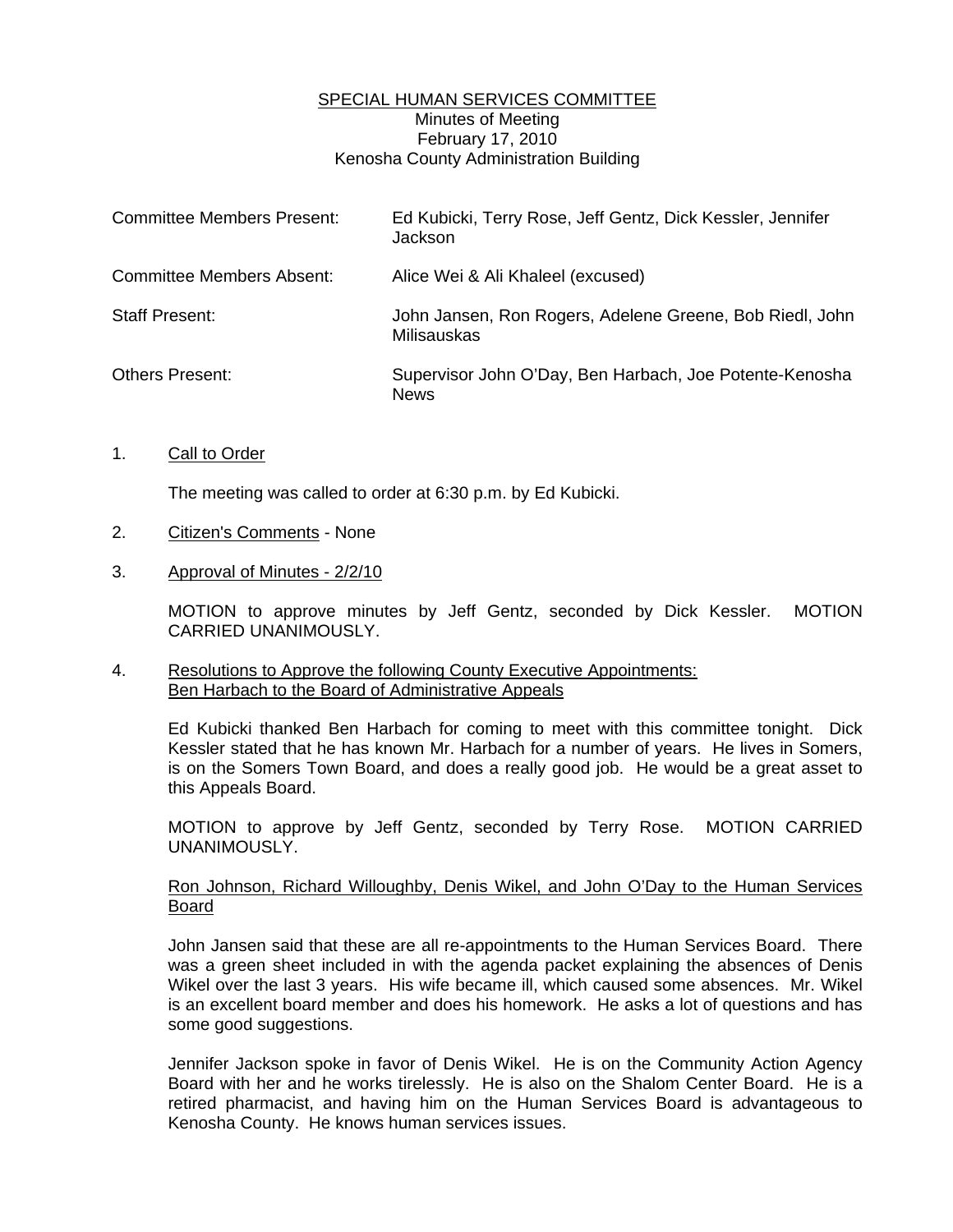Ed Kubicki added that he serves with the re-appointed members on this Board and each one brings a different facet to the Board. He recommends approval of everyone.

 MOTION to approve by Dick Kessler, seconded by Jennifer Jackson. MOTION CARRIED UNANIMOUSLY.

## 5. DWD: Resolution to Modify the 2010 Budget to Add an Office Support Worker and Business Services Job Developer

 Adelene Greene said that we have received additional W-2 and WIA funding. We have seen a rise in the Economic Support caseload: 6,937 cases in Jan, 2002, compared to 14,427 cases in Jan, 2010. This is a 100% increase of non-duplicated cases. The number of people visiting our reception area has increased and people are accessing more WIA and W-2 services, including FoodShare, MA, child care, and other services. We also just learned that a number of people on unemployment will be losing their benefits beginning in February, and extended unemployment benefits will be phased out. This will affect over 100,000 people in Wisconsin. We don't know the number in Kenosha County.

 We plan to use some of the additional funding for an Office Support position to help in the reception area, with the additional people who will be looking for work. This would be a 990C union position. We also plan to hire an un-rep position to assist with job placement services, to help find jobs that match experience. We will use \$6,000 to purchase 2 computers. There is no levy cost. These positions will be eliminated when the funding is gone. Ed Kubicki asked about the union position. Ms. Greene replied that we have enough funding to continue this position through 2011 and we've had discussions with the Union reps about this position. When it is eliminated, whoever has that position will be able to post into other vacant union positions. Both positions include benefits. Terry Rose asked about the un-rep position salary of \$49,998, compared to \$46,723 for the Office Support Worker. Ms. Greene explained that by the end of the approval process, the un-rep person won't be hired until April 1st or later, so this is not a full year of funding. The union contract determines the wage for the office support worker position. Administration determines the salary for the un-rep special project position. Ms. Greene further assured Mr. Rose that this is 100% W-2 and WIA funding with no county levy cost.

 Bob Riedl added that many un-rep positions are grant-funded positions. An un-rep employee can apply for other positions within Kenosha County. This is all explained at the time they accept the position. We usually have plenty of advance notice when the funding will be eliminated. We work with these people to transition them to other County vacancies. There is no current position like this in the County.

 John O'Day asked if we have problems filling these positions because they are short-term. Ms. Greene replied that we had no problem filling the 4 short-term child support positions, and they are aware that when the funding is gone, their positions are gone. Mr. Riedl added that the Lead grant and the Bio-terrorism grant positions are also short-term.

 Jennifer Jackson commented that we are skating around on a grant system so union positions remain unfilled. Ms. Greene responded that in DWD there is only one frozen position and it will be unfrozen at the end of this year.

 MOTION to approve by Jennifer Jackson, seconded by Terry Rose. MOTION CARRIED UNANIMOUSLY.